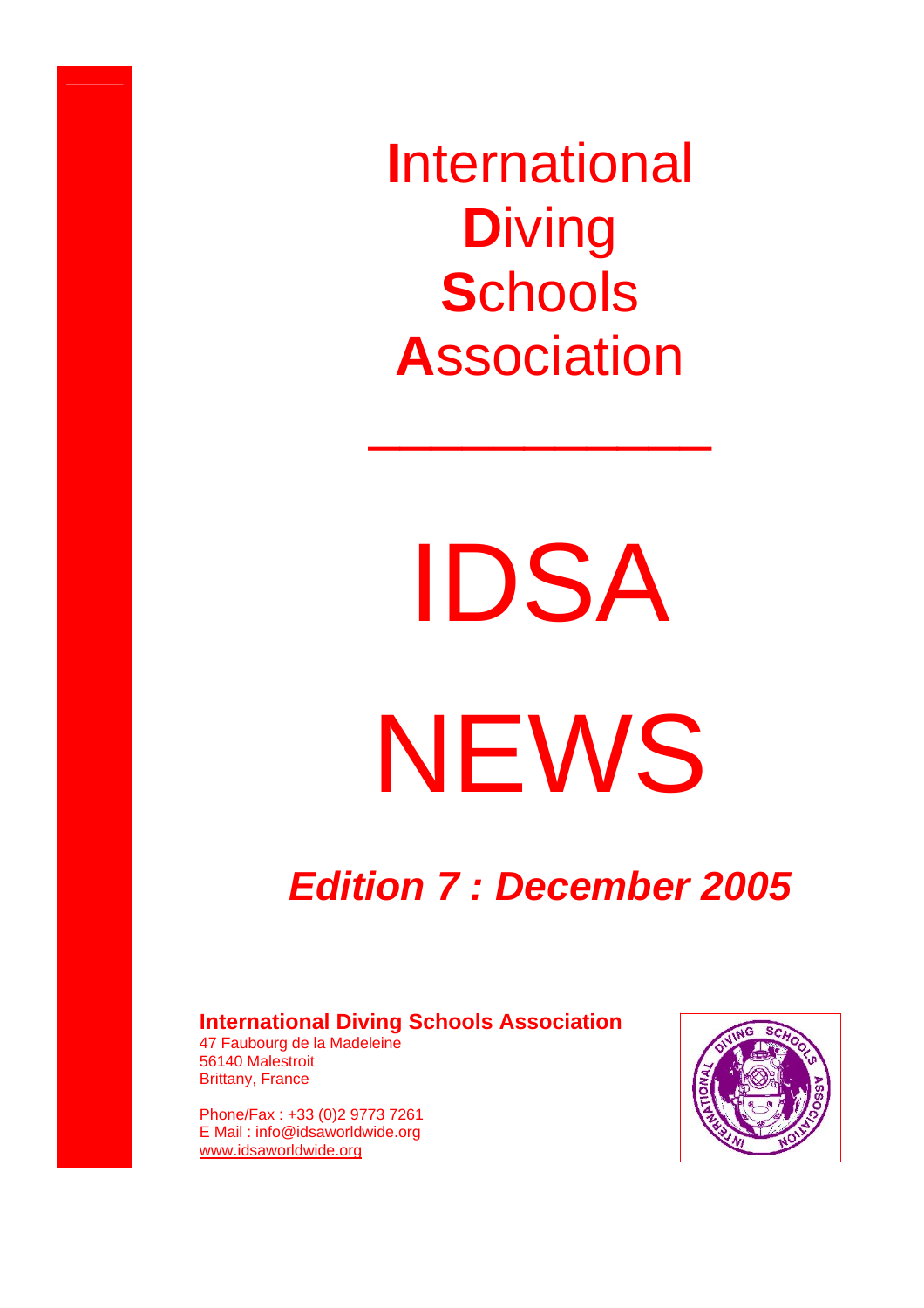## IDSA ANNUAL MEETING : BERGEN - 12 to 14 September 05

26 delegates and observers, representing 16 of the world's major Commercial Diving Schools, from 13 countries, assembled at the School of the Diver Education, University College of Bergen, Norway from the 12<sup>th</sup> to the 14<sup>th</sup> September 2005 for the 23<sup>rd</sup> Annual meeting of the Association.



Left:: Delegates outside the excellent facilities of the Bergen University College Diving Department

A major point of discussion was the talks with IMCA, concerning a joint approach to International Diver Certification. These talks were suspended in June 2005, by mutual agreement. However, the Association is continuing to work towards mutual and internationally acceptable Standards and Procedures and maintains firm links both with IMCA and ADCI, with the intention of continuing the search for a formula which is acceptable to all concerned.

A proposal that Schools awarding National Qualifications, listed in the IDSA Table of Equivalence, should be accepted as Full Members without a further IDSA audit (and thus able to issue IDSA Certificates) was not accepted. Members felt that, at the present time, variation between National Standards can lead to inconsistency in Diver qualifications which was not in the best interests of Divers or Employers.

The IDSA audit programme of member schools will therefore continue with the purpose of confirming that the IDSA Standards are being taught in full. Schools wishing to become - or remain - Full Members will be required to submit to an Initial audit and to subsequent audits every 3 to 5 years. Audits will be carried out by 2 auditors, who will be drawn from responsible members of the Industry, who have been proposed by the Schools and approved by the IDSA Executive Board.. The difficulties of translation will be kept firmly in mind and, whenever possible, at least one auditor will be able to speak the language of the school.

Right : A formal session in progress



Other decisions relating to audit were that ;-

- In future, all Full Members will issue IDSA Qualification Cards
- The possibility of the IDSA audit being combined with that carried out in tandem with a National Audit would be explored.
- All remote diving sites should be visited during initial audit; in case of difficulty, the situation would be referred to the Executive Board
- Guidance will be included in the IDSA Operational and Administrative Procedures for the assessment of divers who graduated from non IDSA Schools or who have no formal certification, and wish to obtain an IDSA Diver Qualification Card.
- An Advisory Board, drawn from experienced and respected members of Industry, will be created.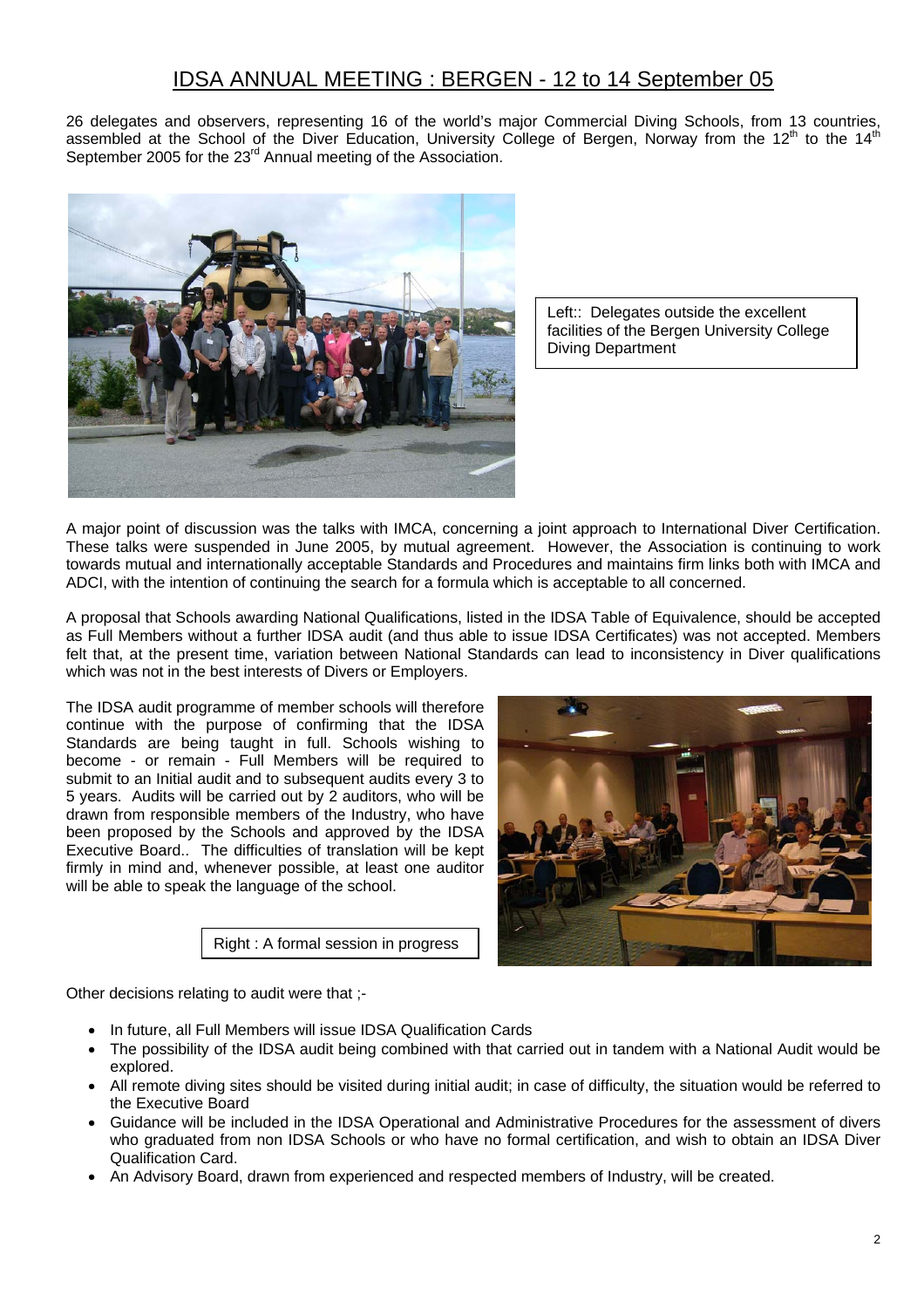• Proposed amendments to the IDSA Diver Training Standards were discussed and agreed. The amendments have now been included in Revision 3 of the Standards dated 2 November 1005, which may be downloaded from the Association's Website www.idsaworldwide.org.

Currently the Standards allow a student who does not complete the necessary bottom time at school before graduation, to be issued with a Qualification card after he has completed it at work. It is of note that this practice would be allowed to continue for a further 3 years only, after which all bottom time will have to be completed at school. This decision will be implemented in 2008 without further debate.

- Major amendments to the Association's Operational and Administrative Procedures were also discussed in detail and a Draft of Revision 3 will shortly be circulated to members for comment.
- The publication of Guidance Standards for Supervisor, and for Diver Medic, already compiled, and the possibility of including standards for Wet welding; Scientific Diver; & others, in the future.
- The maintenance of links with related organisations e.g. the European Diving Technology Committee (EDTC), the International Diving Regulators Forum (IDRF), the Society for Underwater Technology (SUT), and others.
- A Working Party headed by John Rabone (Interdive) was formed to keep the Diver Training Standards under review, and to consider the introduction of mixed gas training into the Training Modules. The current Standards are as shown below ;-

| <b>IDSA</b>                                                                                           | <b>MADE UP of</b>                            | <b>DETAIL</b>                                                                                                                                                                                                                                                                                                                                                                                                                                                                                                                                                         | Note 1          |
|-------------------------------------------------------------------------------------------------------|----------------------------------------------|-----------------------------------------------------------------------------------------------------------------------------------------------------------------------------------------------------------------------------------------------------------------------------------------------------------------------------------------------------------------------------------------------------------------------------------------------------------------------------------------------------------------------------------------------------------------------|-----------------|
| <b>STANDARD</b>                                                                                       | <b>MODULES</b>                               |                                                                                                                                                                                                                                                                                                                                                                                                                                                                                                                                                                       |                 |
| <b>IDSA Level 1</b><br>(SCUBA Diver)                                                                  | $A + B$                                      | Competent to dive safely using open circuit self-<br>contained air breathing equipment. Has a working<br>knowledge of the following tasks :-, Elementary rigging,<br>the Use of Lifting Bags, Diver Search Techniques, the<br>Use of Hand Tools and Visual Inspection - see Note 2                                                                                                                                                                                                                                                                                    | 30m             |
| <b>IDSA Level 2</b><br>(Restricted<br><b>Surface Supply</b><br>Diver)                                 | $A + B + C$                                  | Competent to dive safely both inland & inshore using<br>open circuit self-contained air breathing equipment and<br>surface orientated air diving equipment. Has a working<br>knowledge of the Level 1 tasks plus Chamber<br>Operations, the use of Power Tools, thermal Arc Cutting<br>equipment, Air Lifts and Jetting equipment, simple<br>Underwater Construction tasks - see Note 2. The<br>principles of the following subjects are also taught, but<br>in-water experience is not mandatory ;- Bolt Guns,<br>Explosives, Wet Welding, Diving in Polluted Waters | 30m             |
| <b>IDSA Level 2A</b><br>(Restricted<br><b>Surface Supply</b><br><b>Diver without</b><br><b>SCUBA)</b> | $A + C$                                      | Competent to dive safely both inland and inshore using<br>surface orientated air diving equipment. Has a working<br>knowledge of the tasks listed in Levels 1 & 2                                                                                                                                                                                                                                                                                                                                                                                                     | 30m             |
| <b>IDSA Level 3</b><br>(Surface<br><b>Supply Diver)</b>                                               | $A + B + C + D$                              | Competent to dive inland, inshore, and offshore using<br>open circuit self-contained air breathing equipment,<br>surface orientated air diving equipment, and from an<br>open bell. Able to use a hot-water suit. Has a working<br>knowledge of the work tasks listed in Levels 1 & 2.                                                                                                                                                                                                                                                                                | 50 <sub>m</sub> |
| <b>IDSA Level 3A</b><br>(Surface<br><b>Supply Diver</b><br>without<br><b>SCUBA)</b>                   | $A + C + D$                                  | Competent to dive inland, inshore & offshore using,<br>surface orientated air diving equipment, and from an<br>open bell. Able to use a hot-water suit. Has a working<br>knowledge of the work tasks listed in Levels 1 & 2.                                                                                                                                                                                                                                                                                                                                          | 50 <sub>m</sub> |
| <b>IDSA Level 4</b><br>(Closed<br><b>Bell/Mixed Gas</b><br>Diver)                                     | $A + B + C + D + E$<br>Or<br>$A + C + D + E$ | Competent to take part in closed bell operations, acting<br>as Bellman and Diver, using the appropriate breathing<br>gas mixture                                                                                                                                                                                                                                                                                                                                                                                                                                      | 100m            |

## The DIVER TRAINING STANDARDS - Definitions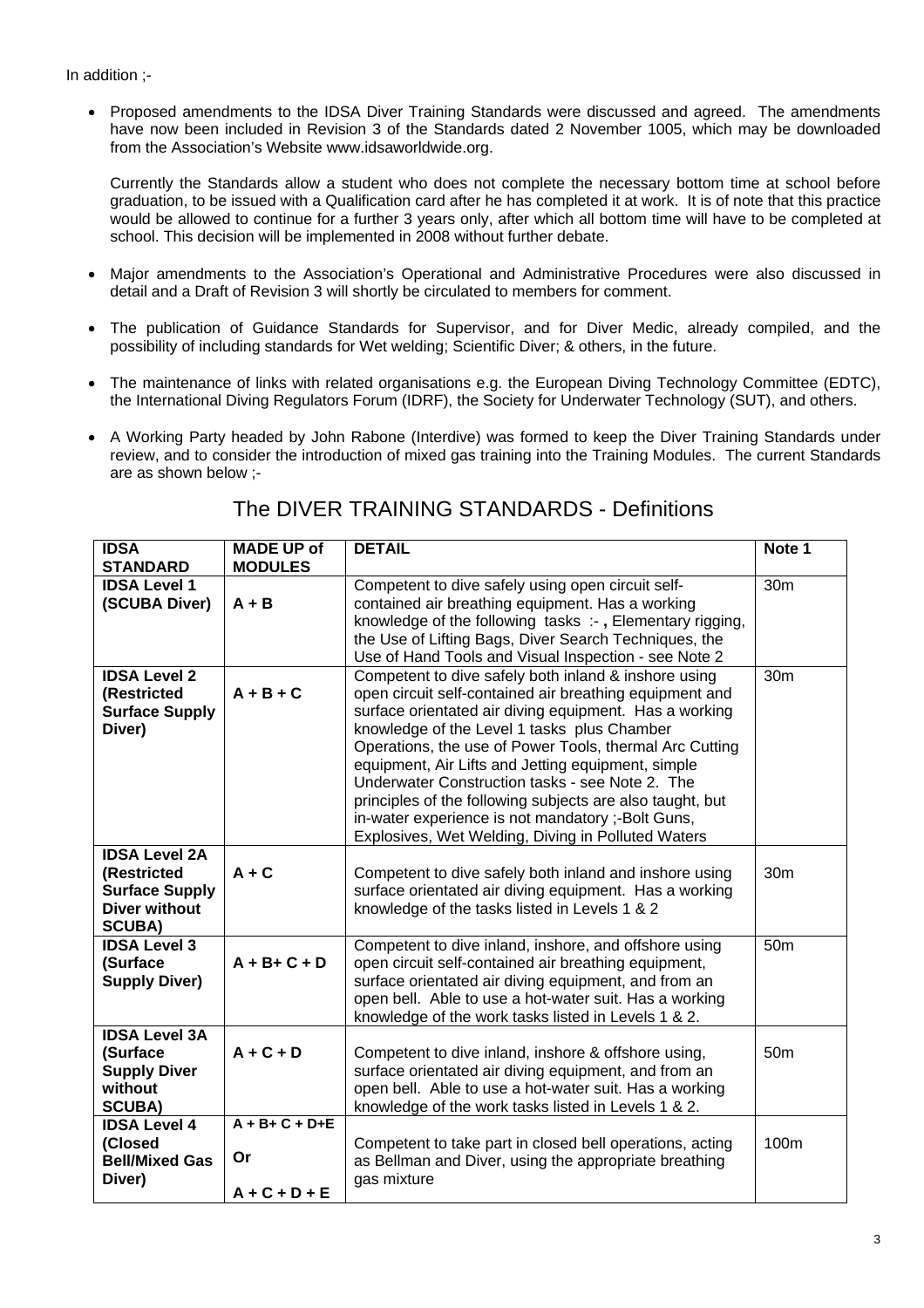#### **NOTES to the IDSA Diver Training Definitions ;-**

**1. DEPTH LIMITS** The depths shown in the right hand column of the tables above are those which a diver is competent to achieve on successful completion of training. He/she may go deeper with further experience and/or training as assessed by a Diving Contractor and allowed by National Legislation.

**2. TASK TRAINING :** The Task training will provide the trainee with a general appreciation of the techniques and problems involved in carrying out the specified underwater work. For the diver to be considered a competent worker it will generally be necessary for **further specialist training to be undertaken**, especially for cutting, welding, explosives, NDT and offshore air diving.

THE NEXT ANNUAL MEETING

will be held at the Moody Gardens Resort (www.moodygardenshotel.com)

Galveston Island, Texas (which is about 51 miles/82 kilometres from Houston)

From Monday 23 to Wednesday 25 October 2006

# **NEWS from MEMBERS**

# **THE FARENJAS DIVING SCHOOL, GOTHENBURG, SWEDEN**:

On the 19 of October 2005 the Diving school at the training field of the Rescue Service Agency in Gothenburg´s Educational Department, "Färjenäs", was opened by the Chief Fire Officer Åke Jacobsson.

Building the Diving School began in September 2004 and it is now ready for its first educational assignment. This assignment is given by the Education Administration in Gothenburg, which is responsible for the first two-year education course for construction divers in Sweden. The quality of the education is ensured by the Swedish Armed Forces and it will follow the standards, modules and requirements of IDSA.

The Diving School is located by Göta Älv in the Centre of Gothenburg on the Swedish West Coast. The school can manage twelve diving students and has four diving instructors as well as a service organisation of four people.

 *Dan Hedberg* 

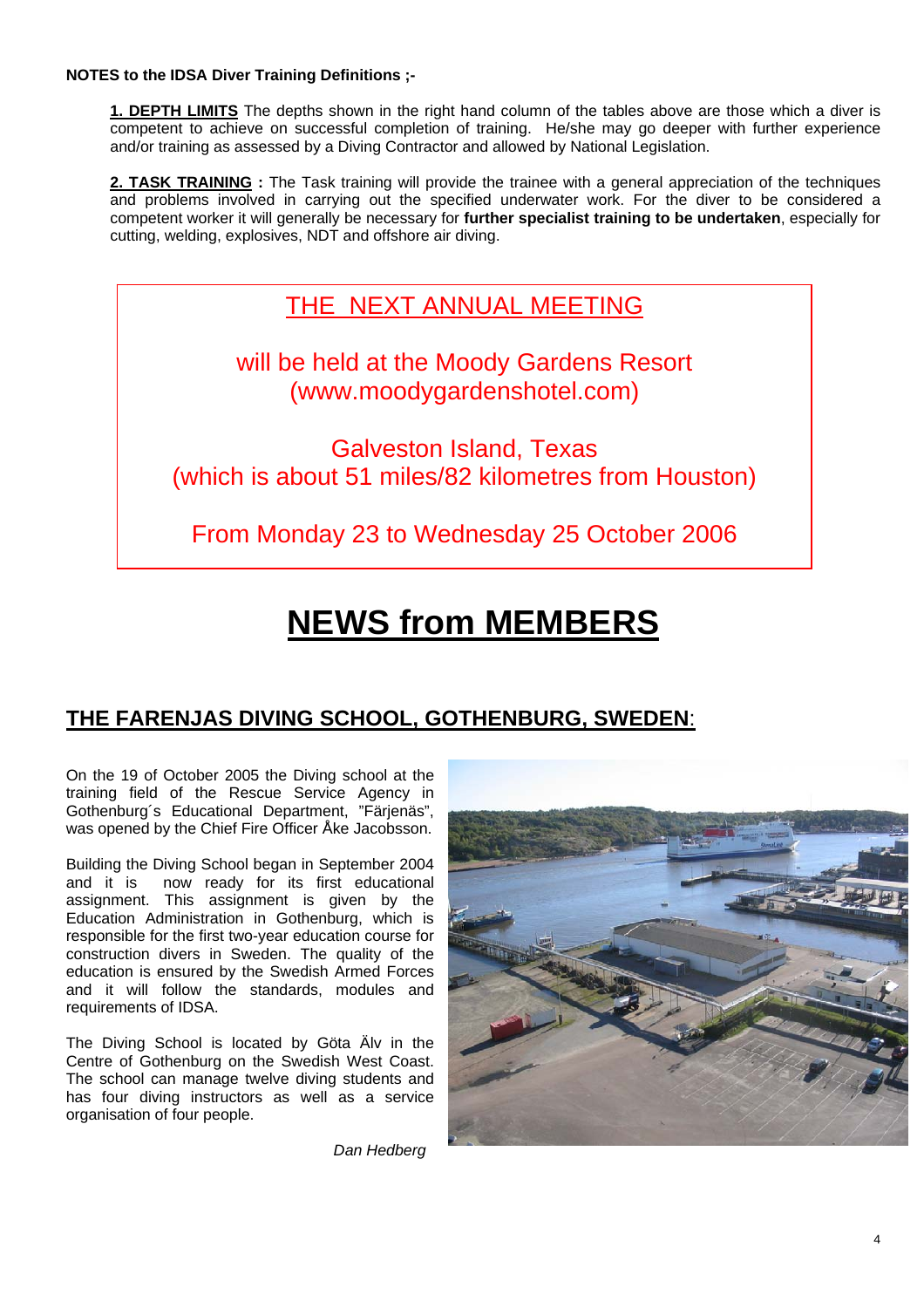# **The ASSOCIATION of DIVING CONTRACTORS (UK) - ADC (UK)**

### **What We Do**

The Association of Diving Contractors (ADC) was set up as a separate organisation in January 1995 to represent those diving contractors who work inland and inshore in the United Kingdom and Ireland. Prior to that date the organisation had existed as the inland / inshore section of the Association of Offshore Diving Contractors (AODC). ADC liaises on behalf of its members with the Health and Safety Executive and other organisations who recognise ADC as speaking on behalf of the majority of companies involved in this industry.

The stated objectives of the Association are:

- To cultivate and promote the art and science of commercial diving within the context of its members;
- To establish uniform safe standards and encourage industry wide observation of them;
- To encourage the enactment and enforcement of appropriate laws for the protection and regulation of the business of commercial diving;
- To monitor and advise members of current and proposed UK and relevant EC legislation and to issue general information notes connected with the industry;
- To do all such other things as seem to the Membership or Management Committee of ADC to be in their interests.

The Association's Newsletter is available from the IDSA Administrator on request.

*Roger O'Kane* 

## **PLYMOUTH UNIVERSITY - UK**

The University of Plymouth's Diving & Marine Centre at Coxside, Plymouth is situated on the historic waterfront near to the Barbican and Mayflower Steps, and is approximately 20 minutes walk from our main Campus in the city centre. The Centre has been involved with a wide variety of water based activities since the 1960's when it was part of the Plymouth College of Further Education.





In 1993 the Centre was recognized as a Professional SCUBA Diver Training School by the Health & Safety Executive (HSE) and as a recreational centre by the British Sub Aqua Club. Approximately 6,000 SCUBA dives are completed by staff and students at the centre every year. Since 1993, the 2,000+ divers that we have trained have completed a total of 40,000+ dives (Date: July 2003).

Courses are split into two stages. In Stage one the Centre offers training that provides a solid foundation for anyone wishing to work in a marine or coastal environment such as marine radio, survival at sea, professional boat handling and the management and treatment of casualties.

Stage two sees you taking your degree underwater, with each course tailored to suit your particular module whilst at

the same time allowing you to gain the HSE Professional Scuba Diver qualification, experience in team management, leadership and diving at work legislation - all invaluable industry skills helping to keep you safe and increase your employment potential when you graduate.

In stage three, degree projects and research work can be supported by the expertise at the Centre in the form of diving supervisors, professionally skippered vessels from our fleet ranging from 15 to 38 feet, fabrication of equipment, underwater video, equipment maintenance, and expert local knowledge. Safety of our students whilst training is paramount. For this reason, all equipment is provided by the University, and is maintained to a high standard by our team of specialist technicians. We aim to make student training comfortable, enjoyable, and safe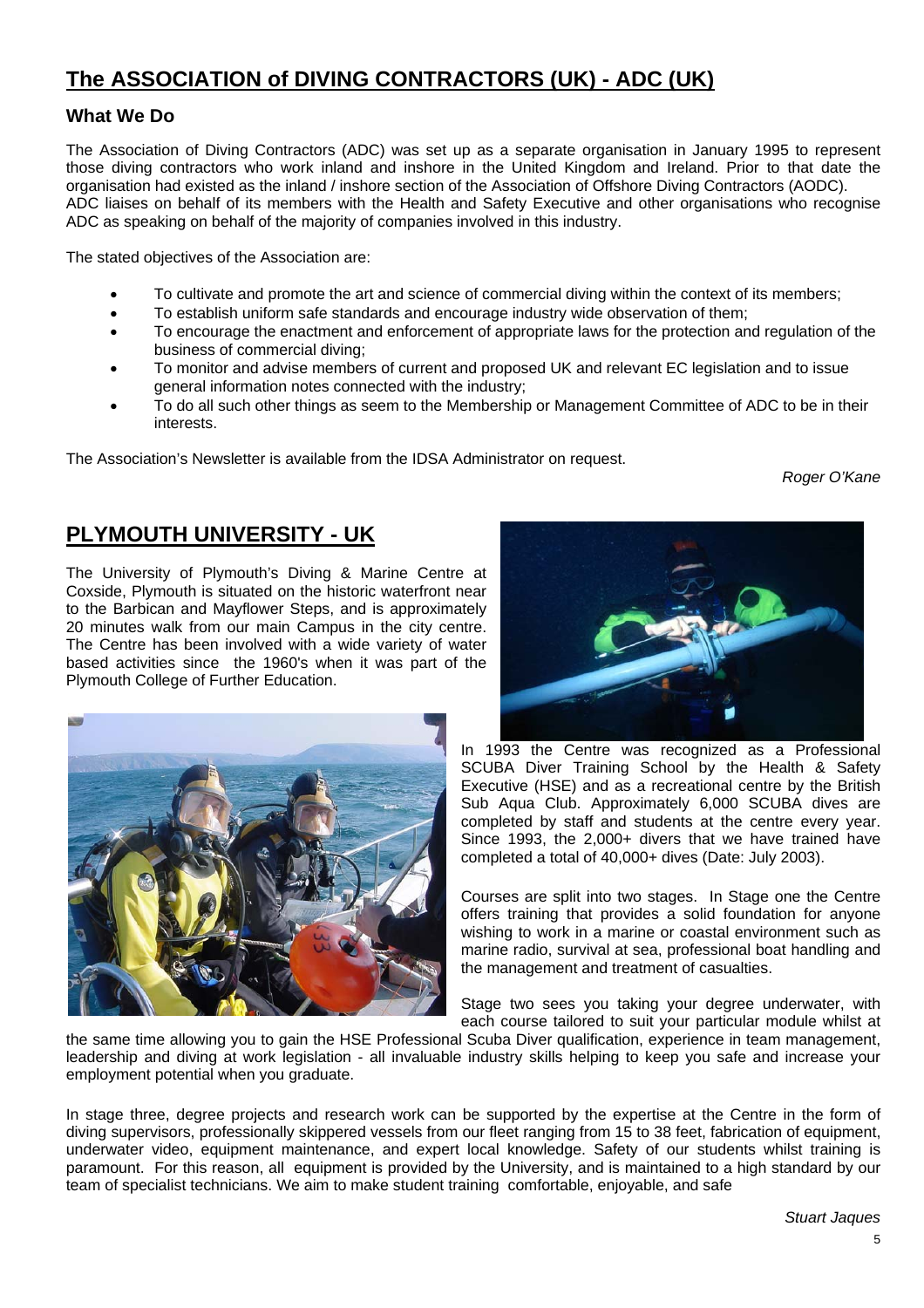# **INTERNATIONAL DIVING INSTITUTE- USA**

International Diving Institute (IDI) is a state licensed commercial diving school offering classroom instruction, in-water training and certification for Air/Mixed Gas Surface Supplied Diver. IDI's facility is designed as a safe, yet realistic, open water work-site environment located on the old navy base in Charleston, South Carolina. IDI has on-site access to numerous foreign, domestic, and naval vessels for training purposes. IDI's students not only gain technical skills, but also develop the professional qualities that will make them attractive to future employers.



Today's diving industry calls for life-long training. Many people change careers two or three times in a lifetime. Commercial diving can provide a career with endless growth potential while engaging in a vast array of opportunities. In just a few months you can be on your way to this highly respected career. Whether you plan to do underwater burning and welding or non-destructive testing, we can offer you the appropriate courses through IDI's top quality commercial diving school. This is accomplished through IDI's open water and hands-on commercial divers training which covers all levels of learning.



International Diving Institute 206-B East 5<sup>th</sup> North Street Summerville, SC 29483 Tel +1 843 821 0001 Fax : +1 843 821 9933 WWW.international diving institute.com

Left :

A diver from the newly joined Affiliate Member 'Diving Station Czech Republic

## A FULLY WATERPROOF AUTO-DARKENING WELDING LENS/FILTER

Another Worlds First for Speciality Welds Ltd; a fully waterproof 'auto-darkening' welding lens/filter available for underwater wet welding. This filter, which will fit into a standard Kirby Morgan welding assembly provides a very convenient welding or cutting accessory, as there is no need to continually lift the assembly up and down, as the diver can see through the filter, thereby, saving time (depending upon water conditions). The diver can also see for easy and accurate re-striking, making for improvements in weld quality and performance, as well as offering a real benefit as a training aid.

The filter is powered by the arc, no batteries, knobs or switches needed and comes with a 2 year no quibble guarantee. The filter is selected to operate at #10, which will typically cover most underwater welding and cutting operations and has a background filter strength set at #3.

Once tried, you'll never return to glass filters again, that's a promise. For more details visit our website at www.specialwelds.com or contact our sales team on +44 1274 879867 or email us at sales@specialwelds.com



*Michael Heilscher*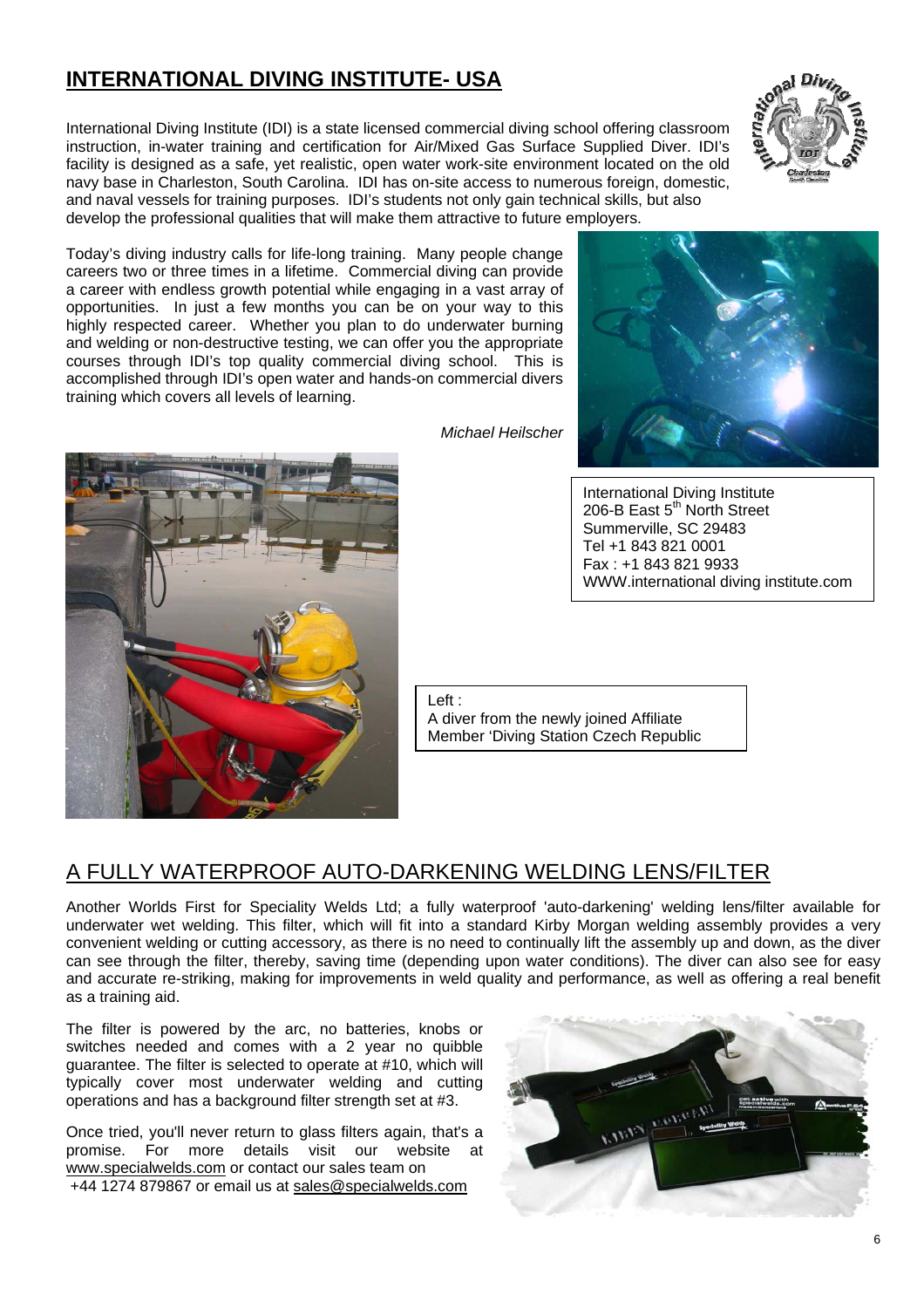### **UNDERWATERJOBS.COM**

### **MATCHES THE UNDERWATER PROFESSIONAL TO THE JOB REQUIREMENT.**



UnderwaterJOBS.com is a job posting and resume matching website specifically for Underwater Professionals who make their living by working under a waterline - ANYWHERE. It is for employers, divers, ROV personnel, supervisors, engineers, managers - and people with long sticks! ANYWHERE!

UnderwaterJOBS.com was designed and developed to help all Underwater Professionals, who work in related professions, search for new jobs and to aid those looking to begin their careers in this exciting field. UWJobs is especially beneficial for students who have graduated from courses at Colleges, Universities and Career Colleges specializing in subsurface work.

On graduation, students should immediately register their skills-sets and resume to be considered by employers who are looking for personnel. Schools can direct those employers looking for personnel to UnderwaterJOBS.com to find the graduates who are now in the workforce. Let the database do the work for you.

When a job is posted on the website that meets - or requires - certain skills, the database is automatically scanned and professionals who match the requirement and have that skill set are emailed a notice immediately that the job exists. Conversely, when an underwater professional submits his resume, employers are notified immediately that this particular individual meets their requirements. It is FAST.

#### What makes this site different ?

Getting good personnel when you need them - or finding the next job that could use the underwater professional's skills - has always been a problem in the Underwater Industry. The nature of the business is that it is transient and fast moving; the skill-sets need for a particular project is always changing. For an employer, the problem is how to get the word out for the skill-set that is needed; for the underwater professional it is the problem of letting an employer know about their skill set.

Many current websites offer Companies a platform to post their available Employment Opportunities. These websites are great avenues to explore when searching for available positions throughout the World - but the range of job opportunities posted on these websites has become so fragmented that it is extremely difficult to find the true Underwater Industry related job postings. These sites also display job listings that are outdated and no longer available, but which remain posted. This practice gives their visitors a false account of available jobs posted on these sites. What good is a job if it is already gone? What good is a job seeker if they have decided to drop out of the industry? Listings on Underwater JOBS are updated continuously - and job seekers have to update or keep their resumes current in order for them to remain on the system. This always insures that jobs and personnel are current.

UnderwaterJOBS.com it is about employment of Underwater Professionals - both for those that have the jobs and for those that have the skills to do them. It is about "Professionals helping Professionals". It allows these Professionals to post and search for Underwater Industry related jobs around the world. Our goal is to build the largest database of Underwater Professionals, both providing and seeking professionals across the World.

Registration for both employers and employees is FREE for the basic package. Extra features such as featured jobs or job seekers, bold listings, advanced email notification, etc. are available at reasonable rates. Upgrades can be purchased online.

See the website (http://www.underwaterJOBS.com ) for more details.

*Doug Elsey*